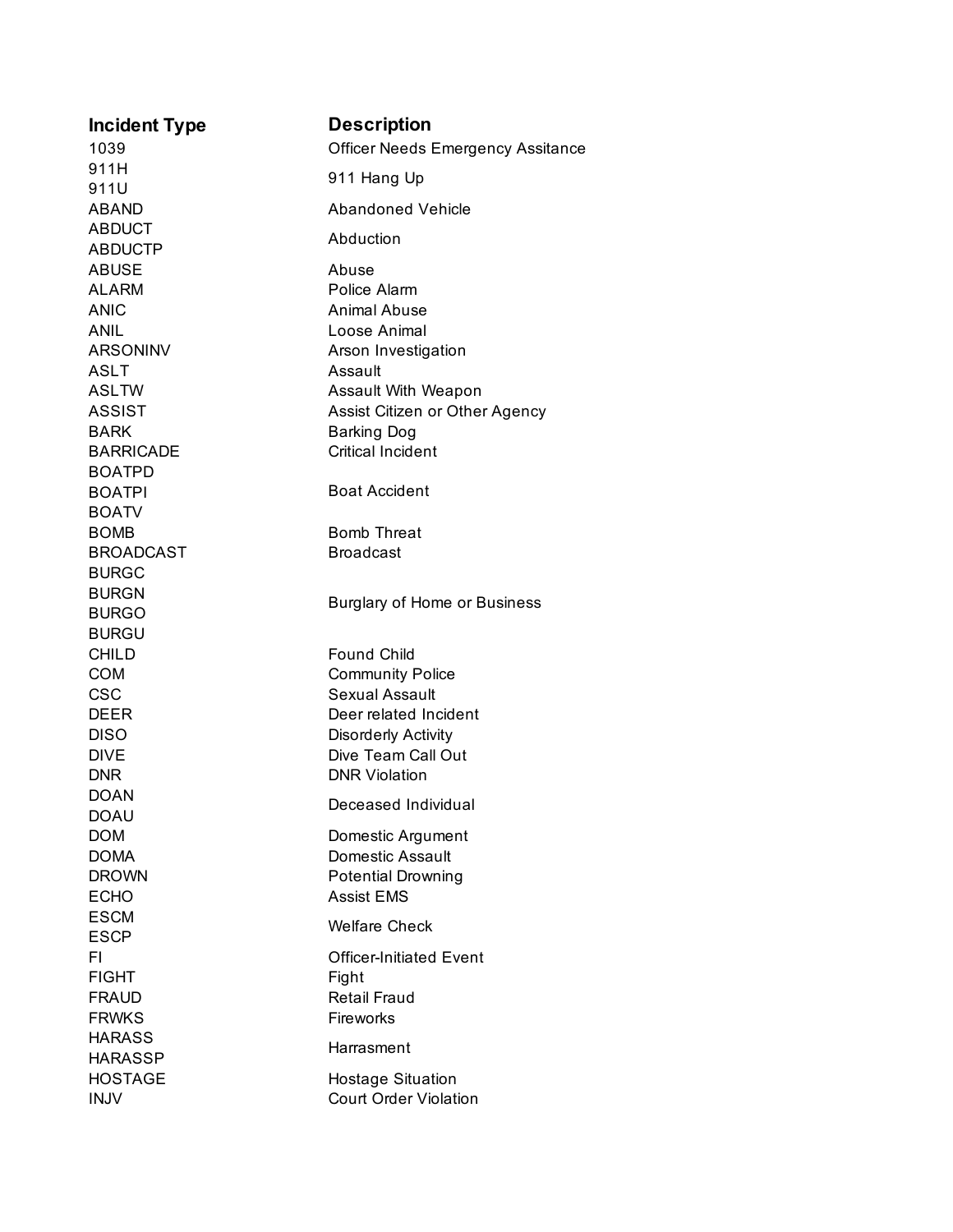| K9              | K9 Deployment                     |
|-----------------|-----------------------------------|
| LABOR           | Labor Dispute                     |
| LARC            | Larceny                           |
| LIQUOR          | <b>Liquor Control Violation</b>   |
| LITTER          | <b>Littering Complaint</b>        |
| LOITER          | Loitering Complaint               |
| LOSTFOUND       | <b>Found Property</b>             |
| MCP             | <b>Critical Incident</b>          |
| MDOP            | Malicious Destruction of Property |
| MIP             | Minor in Possession               |
| <b>MISC</b>     | Miscellaneous                     |
| MISSING         | Missing Person                    |
| NOISE           | Noise Complaint                   |
| OBSCENE         | Public Indecency                  |
| <b>OBSTRUCT</b> | Obstruction of Justice            |
| OPEN            | Open Door                         |
| ORDINANCE       | <b>Ordinance Violation</b>        |
| PARKING         | Parking Complaint                 |
| PAROLE          | <b>Parole Related Incident</b>    |
| PATROL          | Patrol Assignment                 |
| PBT             | <b>OWI</b> Investigation          |
| PD              | Car Accident                      |
| <b>PDAIR</b>    | Car-Plane Accident                |
| PDB             | Car Accident                      |
| PDHR            | <b>Hit and Run Accident</b>       |
| PDP             | <b>Car Accident</b>               |
| PEACE           | Keep the Peace                    |
| PI              | Injury Accident                   |
| PIHR            | Injury Accident Hit and Run       |
| PIO             | Industrial Accident with Injuries |
| PROP            | <b>Property Check</b>             |
| PROSTITUTE      | <b>Suspicious Activity</b>        |
| PROWLER         | <b>Suspcious Activity</b>         |
| <b>PURSUIT</b>  | <b>Police Pursuit</b>             |
| <b>RECKLESS</b> | Reckless Driving                  |
| <b>RECOVERY</b> | Stolen Vehicle Recovery           |
| <b>REPO</b>     | Vehicle Repo                      |
| ROBAB           | Armed Robbery of a Business       |
| ROBAP           | Armed Robbery of a Person         |
| ROBUB           | Robbery of Business               |
| <b>ROBUP</b>    | Robbery of a Person               |
| SCHOOL          | <b>School Assignment</b>          |
| <b>SHOOTING</b> | Shooting                          |
| SHOOTPD         | <b>Shooting Property Damage</b>   |
| SHOTS           | Sound of Shots Fired              |
| SOR             | Sex Offender Registry             |
| STALKING        | Stalking                          |
| STOLENV         | <b>Stolen Vehicle</b>             |
| <b>STOP</b>     | Traffic or Person Stop            |
|                 |                                   |